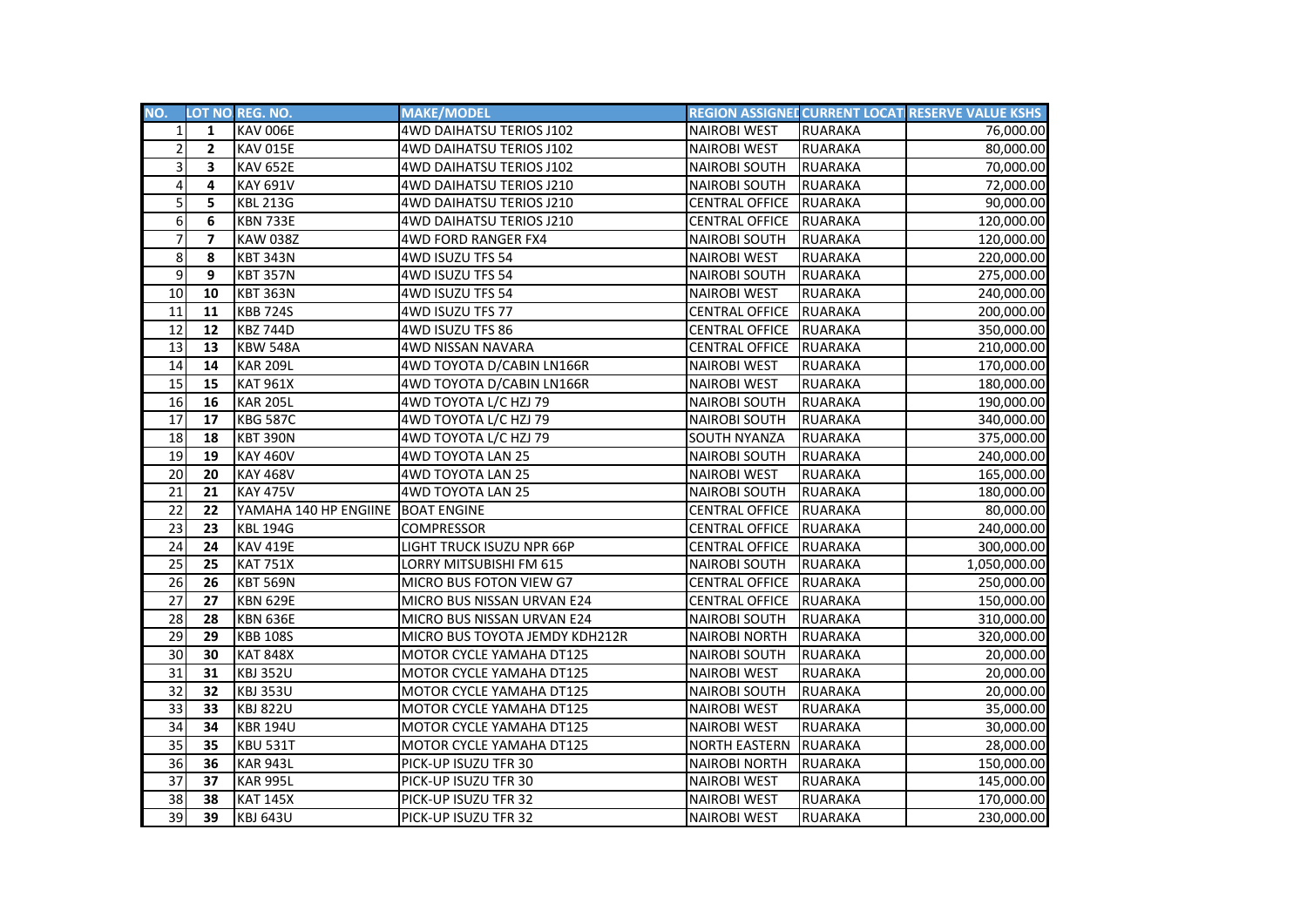| 40              | 40 | <b>KBN 864E</b> | PICK-UP ISUZU TFR 54 S/C              | <b>NAIROBI SOUTH</b>  | RUARAKA        | 270,000.00 |
|-----------------|----|-----------------|---------------------------------------|-----------------------|----------------|------------|
| 41              | 41 | <b>KBL 345G</b> | PICK-UP MITSUBISHI L200 KB7           | <b>NAIROBI SOUTH</b>  | <b>RUARAKA</b> | 171,000.00 |
| 42              | 42 | <b>KBL 365G</b> | PICK-UP MITSUBISHI L200 KB7           | <b>NAIROBI WEST</b>   | <b>RUARAKA</b> | 230,000.00 |
| 43              | 43 | <b>KBJ 120U</b> | TELELOGGER MANITOU MT732              | COAST                 | <b>RUARAKA</b> | 600,000.00 |
| 46              | 46 | <b>KAT 945X</b> | PICK-UP ISUZU TFR 32                  | <b>NAIROBI WEST</b>   | <b>RUARAKA</b> | 200,000.00 |
| 47              | 47 | <b>KBB 731S</b> | 4WD ISUZU TFS 77                      | <b>NAIROBI SOUTH</b>  | <b>RUARAKA</b> | 180,000.00 |
| 48              | 48 | <b>KBG 077C</b> | 4WD TOYOTA L/C HZJ 79                 | <b>CENTRAL OFFICE</b> | VOI            | 550,000.00 |
| 49              | 49 | <b>KBN 795E</b> | PICK-UP TOYOTA HILUX KUN 25R          | <b>NORTH EASTERN</b>  | <b>THIKA</b>   | 240,000.00 |
| 50              | 50 | <b>KBT 251N</b> | PICK-UP NISSAN K41                    | <b>NORTH EASTERN</b>  | <b>THIKA</b>   | 250,000.00 |
| 51              | 51 | <b>KBU 515T</b> | MOTOR CYCLE YAMAHA DT126              | <b>NORTH EASTERN</b>  | <b>THIKA</b>   | 30,000.00  |
| 52              | 52 | <b>KBU 513T</b> | MOTOR CYCLE YAMAHA DT125              | NORTH EASTERN         | <b>THIKA</b>   | 30,000.00  |
| 53              | 53 | <b>KBJ 374U</b> | MOTOR CYCLE YAMAHA DT125              | <b>NORTH EASTERN</b>  | <b>THIKA</b>   | 30,000.00  |
| $\overline{54}$ | 54 | <b>KBJ 322U</b> | MOTOR CYCLE YAMAHA DT125              | NORTH EASTERN THIKA   |                | 35,000.00  |
| $\overline{55}$ | 55 | <b>KBJ 315U</b> | MOTOR CYCLE YAMAHA DT125              | <b>NORTH EASTERN</b>  | <b>THIKA</b>   | 40,000.00  |
| 56              | 56 | <b>KBG 796C</b> | MOTOR CYCLE YAMAHA DT125              | <b>NORTH EASTERN</b>  | <b>THIKA</b>   | 30,000.00  |
| 57              | 57 | <b>KBG 794C</b> | MOTOR CYCLE YAMAHA DT125              | <b>NORTH EASTERN</b>  | <b>THIKA</b>   | 20,000.00  |
| $\overline{58}$ | 58 | <b>KAY 941V</b> | 4WD DAIHATSU TERIOS J210              | <b>NORTH EASTERN</b>  | <b>THIKA</b>   | 150,000.00 |
| 59              | 59 | <b>KBG 790C</b> | MOTOR CYCLE YAMAHA DT125              | <b>NORTH EASTERN</b>  | <b>THIKA</b>   | 35,000.00  |
| 60              | 60 | <b>KAR 853L</b> | MOTOR CYCLE YAMAHA DT125              | NORTH EASTERN         | <b>THIKA</b>   | 30,000.00  |
| 61              | 61 | <b>KBN 902E</b> | 4WD TOYOTA L/C HZJ 79                 | <b>NORTH EASTERN</b>  | <b>THIKA</b>   | 650,000.00 |
| 62              | 62 | <b>KBB 774S</b> | 4WD DAIHATSU TERIOS J210              | <b>NORTH EASTERN</b>  | <b>THIKA</b>   | 180,000.00 |
| 63              | 63 | <b>KBG 063C</b> | 4WD TOYOTA L/C HZJ 79                 | NORTH EASTERN         | <b>THIKA</b>   | 500,000.00 |
| 64              | 64 | <b>KAT 920X</b> | 4WD TOYOTA D/CABIN LN166R             | <b>NORTH EASTERN</b>  | <b>THIKA</b>   | 245,000.00 |
| 65              | 65 | <b>KBG 136C</b> | 4WD DAIHATSU TERIOS J210              | <b>NORTH EASTERN</b>  | <b>THIKA</b>   | 200,000.00 |
| 66              | 66 | <b>KAV 695E</b> | 4WD NISSAN J21                        | <b>NORTH EASTERN</b>  | <b>THIKA</b>   | 250,000.00 |
| 67              | 67 | <b>KBN 744E</b> | 4WD DAIHATSU TERIOS J210              | <b>NORTH EASTERN</b>  | <b>THIKA</b>   | 200,000.00 |
| 68              | 68 | <b>KAY 539V</b> | LIGHT TRUCK ISUZU NPR 66R             | <b>NAIROBI SOUTH</b>  | <b>EMALI</b>   | 650,000.00 |
| 69              | 69 | ZB 2912         | BURNS & BLANE TOOLBOX CARRIER TRAILER | MT KENYA              | <b>NYERI</b>   | 25,000.00  |
| 70              | 70 | <b>KBU 509T</b> | MOTOR CYCLE YAMAHA DT125              | <b>MT KENYA</b>       | <b>NYERI</b>   | 30,000.00  |
| 71              | 71 | <b>KBR 138U</b> | MOTOR CYCLE YAMAHA DT125              | <b>MT KENYA</b>       | <b>NYERI</b>   | 22,500.00  |
| $\overline{72}$ | 72 | <b>KAY 710V</b> | MOTOR CYCLE YAMAHA DT125              | <b>MT KENYA</b>       | <b>NYERI</b>   | 18,500.00  |
| $\overline{73}$ | 73 | <b>KBJ 839U</b> | MOTOR CYCLE YAMAHA DT125              | MT. KENYA             | <b>NYERI</b>   | 19,500.00  |
| 74              | 74 | <b>KAR 982L</b> | 4WD DAIHATSU TERIOS J102              | MT. KENYA             | <b>NYERI</b>   | 70,000.00  |
| $\overline{75}$ | 75 | <b>KBB 635S</b> | MOTOR CYCLE YAMAHA DT125              | MT. KENYA             | <b>NYERI</b>   | 19,000.00  |
| $\overline{76}$ | 76 | <b>KAY 695V</b> | 4WD DAIHATSU TERIOS J210              | MT. KENYA             | <b>NYERI</b>   | 90,000.00  |
| $\overline{77}$ | 77 | <b>KAY 995V</b> | MOTOR CYCLE YAMAHA DT125              | MT. KENYA             | <b>NYERI</b>   | 19,500.00  |
| $\overline{79}$ | 79 | <b>KAY 701V</b> | MOTOR CYCLE YAMAHA DT125              | MT. KENYA             | <b>NYERI</b>   | 18,000.00  |
| 80              | 80 | <b>KAY 155V</b> | MOTOR CYCLE YAMAHA DT125              | MT. KENYA             | <b>NYERI</b>   | 17,000.00  |
| 81              | 81 | <b>KAY 150V</b> | MOTOR CYCLE YAMAHA DT125              | MT. KENYA             | <b>NYERI</b>   | 12,000.00  |
| 82              | 82 | <b>KAY 147V</b> | MOTOR CYCLE YAMAHA DT125              | MT. KENYA             | <b>NYERI</b>   | 14,000.00  |
| 83              | 83 | <b>KAY 142V</b> | MOTOR CYCLE YAMAHA DT125              | MT. KENYA             | <b>NYERI</b>   | 19,000.00  |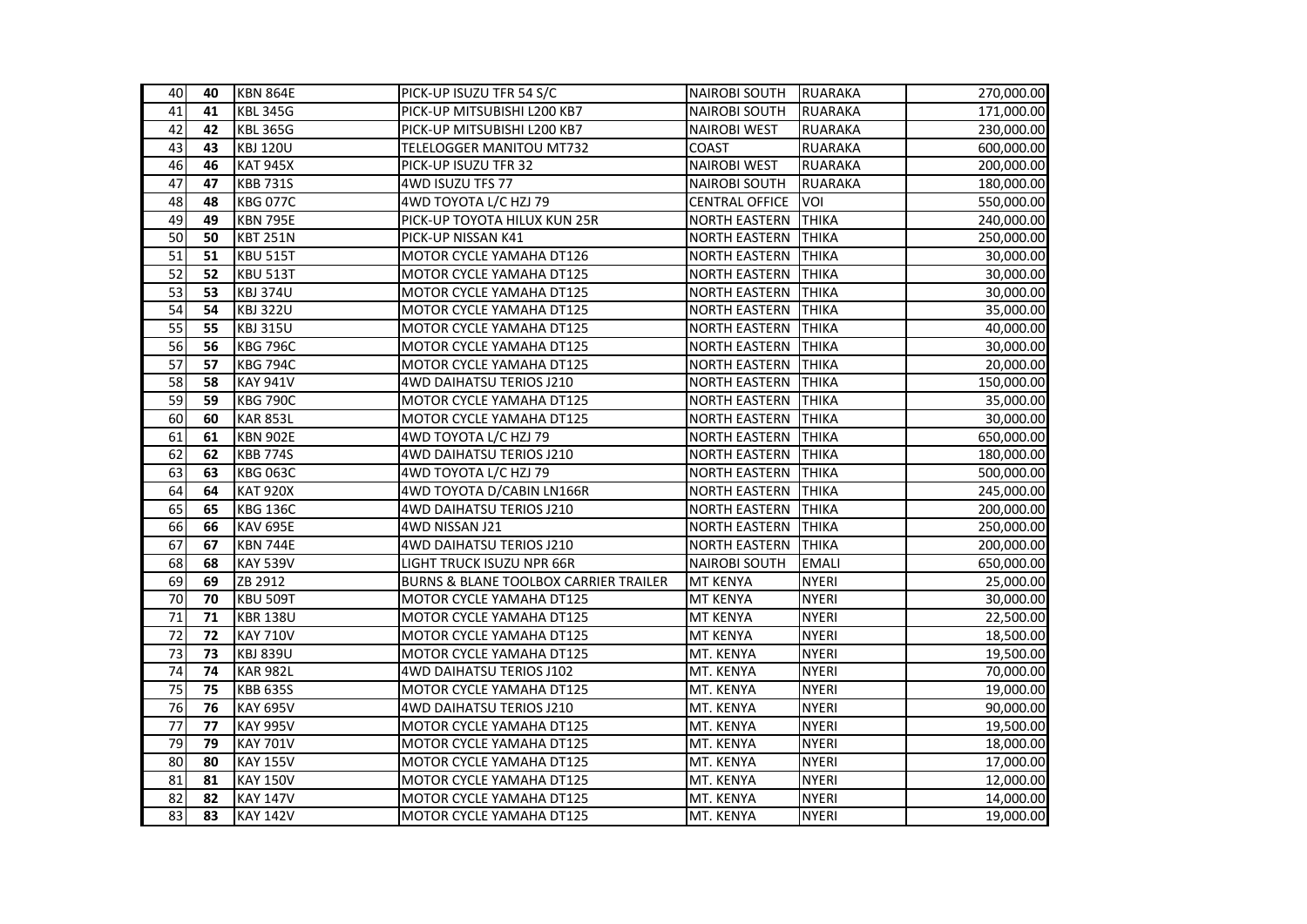| 84              | 84  | <b>KAT 869X</b> | MOTOR CYCLE YAMAHA DT125    | MT. KENYA           | <b>NYERI</b>   | 17,000.00  |
|-----------------|-----|-----------------|-----------------------------|---------------------|----------------|------------|
| 85              | 85  | <b>KAT 866X</b> | MOTOR CYCLE YAMAHA DT125    | MT. KENYA           | <b>NYERI</b>   | 17,000.00  |
| 86              | 86  | <b>KAR 862L</b> | MOTOR CYCLE YAMAHA DT125    | MT. KENYA           | <b>NYERI</b>   | 18,000.00  |
| 87              | 87  | <b>KBQ 738D</b> | MOTOR CYCLE HONDA XR125     | MT. KENYA           | <b>NYERI</b>   | 18,000.00  |
| 88              | 88  | <b>KBQ 723D</b> | MOTOR CYCLE HONDA XR125     | MT. KENYA           | <b>NYERI</b>   | 19,500.00  |
| 89              | 89  | <b>KBL 218G</b> | 4WD DAIHATSU TERIOS J210    | MT. KENYA           | NYERI          | 75,000.00  |
| 90              | 90  | <b>KBL 220G</b> | 4WD DAIHATSU TERIOS J210    | MT. KENYA           | <b>NYERI</b>   | 110,000.00 |
| 91              | 91  | <b>KBQ 707D</b> | MOTOR CYCLE HONDA XR125     | MT. KENYA           | <b>NYERI</b>   | 20,000.00  |
| 92              | 92  | <b>KBQ 705D</b> | MOTOR CYCLE HONDA XR125     | MT. KENYA           | <b>NYERI</b>   | 17,000.00  |
| 93              | 93  | <b>KBQ 703D</b> | MOTOR CYCLE HONDA XR125     | MT. KENYA           | <b>NYERI</b>   | 17,000.00  |
| 94              | 94  | <b>KBQ 400D</b> | MOTOR CYCLE HONDA XR125     | MT. KENYA           | <b>NYERI</b>   | 19,000.00  |
| 95              | 95  | <b>KBQ 397D</b> | MOTOR CYCLE HONDA XR125     | MT. KENYA           | <b>NYERI</b>   | 19,500.00  |
| $\overline{96}$ | 96  | <b>KBQ 374D</b> | MOTOR CYCLE HONDA XR125     | MT. KENYA           | <b>NYERI</b>   | 20,000.00  |
| 97              | 97  | <b>KBG 073C</b> | 4WD TOYOTA L/C HZJ 79       | MT. KENYA           | <b>NYERI</b>   | 270,000.00 |
| 98              | 98  | <b>KAV 852E</b> | 4WD NISSAN J21              | MT. KENYA           | <b>NYERI</b>   | 120,000.00 |
| 99              | 99  | <b>KBT 245N</b> | PICK-UP NISSAN K41          | COAST               | <b>MBARAKI</b> | 240,000.00 |
| 100             | 100 | <b>KAT 978X</b> | PICK-UP ISUZU TFR 32        | COAST               | MBARAKI        | 220,000.00 |
| 101             | 101 | <b>KBJ 818U</b> | MOTOR CYCLE YAMAHA DT125    | COAST               | MBARAKI        | 15,500.00  |
| 102             | 102 | <b>KBJ 817U</b> | MOTOR CYCLE YAMAHA DT125    | COAST               | <b>MBARAKI</b> | 18,000.00  |
| 103             | 103 | <b>KBB 672S</b> | MOTOR CYCLE YAMAHA DT125    | COAST               | <b>MBARAKI</b> | 16,500.00  |
| 104             | 104 | <b>KAY 176V</b> | MOTOR CYCLE YAMAHA DT125    | <b>COAST</b>        | <b>MBARAKI</b> | 12,000.00  |
| 105             | 105 | <b>KAY 163V</b> | MOTOR CYCLE YAMAHA DT125    | COAST               | MBARAKI        | 12,000.00  |
| 106             | 106 | <b>KBG 467C</b> | LIGHT TRUCK ISUZU NPR 66P   | COAST               | MBARAKI        | 200,000.00 |
| 107             | 107 | <b>KAY 923V</b> | 4WD DAIHATSU TERIOS J210    | COAST               | MBARAKI        | 80,000.00  |
| 108             | 108 | <b>KAT 909X</b> | 4WD TOYOTA D/CABIN LN166R   | COAST               | <b>MBARAKI</b> | 170,000.00 |
| 109             | 109 | <b>KAT 903X</b> | 4WD TOYOTA D/CABIN LN166R   | COAST               | MBARAKI        | 140,000.00 |
| 110             | 110 | <b>KAV 831E</b> | 4WD NISSAN J21              | COAST               | MBARAKI        | 200,000.00 |
| 111             | 111 | <b>KBZ 792D</b> | 4WD ISUZU TFS 86            | COAST               | MBARAKI        | 400,000.00 |
| 112             | 112 | <b>KAT 115X</b> | PICK-UP ISUZU TFR 32        | COAST               | <b>KILIFI</b>  | 160,000.00 |
| 113             | 113 | <b>KBJ 311U</b> | MOTOR CYCLE YAMAHA DT125    | COAST               | MBARAKI        | 22,000.00  |
| 114             | 114 | <b>KBQ 387D</b> | MOTOR CYCLE HONDA XR125     | <b>COAST</b>        | MBARAKI        | 22,000.00  |
| 115             | 115 | <b>KBL 212G</b> | 4WD DAIHATSU TERIOS J210    | <b>COAST</b>        | KILIFI         | 110,000.00 |
| 117             | 117 | <b>KBL 346G</b> | PICK-UP MITSUBISHI L200 KB7 | SOUTH NYANZA        | KISII          | 250,000.00 |
| 118             | 118 | <b>KBJ 812U</b> | MOTOR CYCLE YAMAHA DT125    | SOUTH NYANZA        | KISII          | 16,500.00  |
| 119             | 119 | <b>KBJ 306U</b> | MOTOR CYCLE YAMAHA DT125    | SOUTH NYANZA        | KISII          | 20,000.00  |
| 120             | 120 | <b>KBU 549T</b> | MOTOR CYCLE YAMAHA DT125    | SOUTH NYANZA        | KISII          | 27,000.00  |
| 121             | 121 | <b>KBU 522T</b> | MOTOR CYCLE YAMAHA DT125    | <b>SOUTH NYANZA</b> | KISII          | 24,300.00  |
| 122             | 122 | <b>KBR 183U</b> | MOTOR CYCLE YAMAHA DT125    | SOUTH NYANZA        | KISII          | 30,000.00  |
| 123             | 123 | <b>KBJ 809U</b> | MOTOR CYCLE YAMAHA DT125    | SOUTH NYANZA        | KISII          | 15,000.00  |
| 124             | 124 | <b>KBJ 360U</b> | MOTOR CYCLE YAMAHA DT125    | SOUTH NYANZA        | KISII          | 18,000.00  |
| 125             | 125 | <b>KBB 620S</b> | MOTOR CYCLE YAMAHA DT125    | SOUTH NYANZA        | KISII          | 12,000.00  |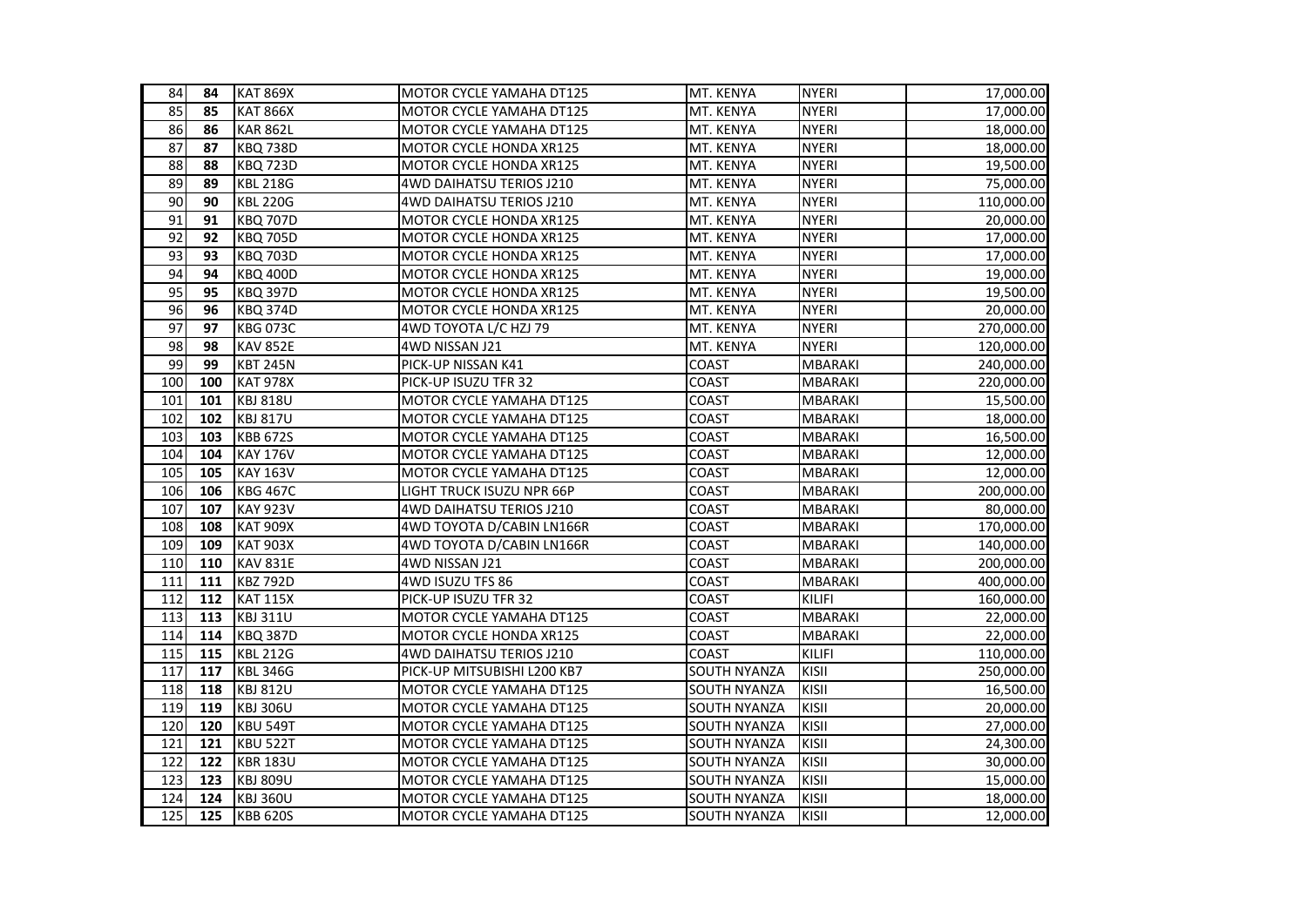| 126 | 126 | <b>KBB 619S</b> | <b>MOTOR CYCLE YAMAHA DT125</b> | SOUTH NYANZA        | KISII               | 12,000.00    |
|-----|-----|-----------------|---------------------------------|---------------------|---------------------|--------------|
| 127 | 127 | <b>KAV 709E</b> | MOTOR CYCLE YAMAHA DT125        | <b>SOUTH NYANZA</b> | KISII               | 10,000.00    |
| 128 | 128 | <b>KBJ 525U</b> | 4WD TOYOTA L/C HZJ 79           | <b>SOUTH NYANZA</b> | KISII               | 350,000.00   |
| 129 | 129 | <b>KBG 076C</b> | 4WD TOYOTA L/C HZJ 79           | SOUTH NYANZA        | KISII               | 325,912.00   |
| 130 | 130 | <b>KBN 736E</b> | 4WD DAIHATSU TERIOS J210        | SOUTH NYANZA        | <b>KISII</b>        | 150,000.00   |
| 131 | 131 | <b>KBL 351G</b> | PICK-UP MITSUBISHI L200 KB7     | <b>WEST KENYA</b>   | KISUMU              | 85,000.00    |
| 132 | 132 | <b>KAT 108X</b> | PICK-UP ISUZU TFR 32            | <b>WEST KENYA</b>   | KISUMU              | 170,000.00   |
| 133 | 133 | <b>KBJ 810U</b> | MOTOR CYCLE YAMAHA DT125        | <b>WEST KENYA</b>   | <b>KISUMU</b>       | 14,000.00    |
| 134 | 134 | <b>KAV 678E</b> | 4WD DAIHATSU TERIOS J102        | <b>WEST KENYA</b>   | <b>KISUMU</b>       | 101,000.00   |
| 135 | 135 | <b>KBB 616S</b> | MOTOR CYCLE YAMAHA DT125        | <b>WEST KENYA</b>   | KISUMU              | 15,100.00    |
| 136 | 136 | <b>KBB 615S</b> | MOTOR CYCLE YAMAHA DT125        | <b>WEST KENYA</b>   | <b>KISUMU</b>       | 10,500.00    |
| 137 | 137 | <b>KAV 131E</b> | MOTOR CYCLE YAMAHA DT125        | <b>WEST KENYA</b>   | KISUMU              | 15,691.70    |
| 138 | 138 | <b>KAV 111E</b> | MOTOR CYCLE YAMAHA DT125        | <b>WEST KENYA</b>   | KISUMU              | 14,200.00    |
| 139 | 139 | <b>KAR 854L</b> | MOTOR CYCLE YAMAHA DT125        | <b>WEST KENYA</b>   | KISUMU              | 16,500.00    |
| 140 | 140 | <b>KBQ 747D</b> | MOTOR CYCLE HONDA XR125         | <b>WEST KENYA</b>   | KISUMU              | 21,000.00    |
| 141 | 141 | <b>KBQ 744D</b> | MOTOR CYCLE HONDA XR125         | <b>WEST KENYA</b>   | KISUMU              | 21,000.00    |
| 142 | 142 | <b>KAY 946V</b> | 4WD DAIHATSU TERIOS J210        | <b>WEST KENYA</b>   | <b>KISUMU</b>       | 130,000.00   |
| 143 | 143 | <b>KAY 470V</b> | 4WD TOYOTA LAN 25               | <b>WEST KENYA</b>   | <b>KISUMU</b>       | 360,000.00   |
| 144 | 144 | <b>KBR 174U</b> | MOTOR CYCLE YAMAHA DT125        | <b>WEST KENYA</b>   | KISUMU              | 32,000.00    |
| 145 | 145 | <b>KAT 138X</b> | PICK-UP ISUZU TFR 32            | <b>NORTH RIFT</b>   | <b>ELDORET</b>      | 135,000.00   |
| 146 | 146 | <b>KBR 147U</b> | MOTOR CYCLE YAMAHA DT125        | <b>NORTH RIFT</b>   | <b>ELDORET</b>      | 17,000.00    |
| 147 | 147 | <b>KAV 952E</b> | MOTOR CYCLE YAMAHA DT125        | <b>NORTH RIFT</b>   | <b>ELDORET</b>      | 9,000.00     |
| 148 | 148 | <b>KAY 291V</b> | LORRY MITSUBISHI FM 615         | <b>NORTH RIFT</b>   | <b>ELDORET</b>      | 650,000.00   |
| 149 | 149 | <b>KAV 692E</b> | 4WD DAIHATSU TERIOS J102        | <b>NORTH RIFT</b>   | <b>ELDORET</b>      | 73,000.00    |
| 150 | 150 | <b>KBT 450N</b> | LORRY ISUZU FSR 33H             | <b>NORTH RIFT</b>   | <b>ELDORET</b>      | 1,200,000.00 |
| 151 | 151 | <b>KAY 493V</b> | 4WD TOYOTA LAN 25               | <b>NORTH RIFT</b>   | <b>ELDORET</b>      | 220,000.00   |
| 152 | 152 | <b>KBT 265N</b> | 4WD TOYOTA L/C HZJ 79           | <b>NORTH RIFT</b>   | <b>ELDORET</b>      | 400,000.00   |
| 153 | 153 | <b>KAR 204L</b> | 4WD TOYOTA L/C HZJ 79           | <b>NORTH RIFT</b>   | <b>ELDORET</b>      | 180,000.00   |
| 154 | 154 | <b>KAT 914X</b> | 4WD TOYOTA D/CABIN LN166R       | <b>NORTH RIFT</b>   | <b>ELDORET</b>      | 180,000.00   |
| 155 | 155 | <b>KAY 945V</b> | 4WD DAIHATSU TERIOS J210        | <b>NORTH RIFT</b>   | <b>ELDORET</b>      | 105,000.00   |
| 156 | 156 | <b>KAR 213L</b> | 4WD TOYOTA D/CABIN LN166R       | <b>NORTH RIFT</b>   | <b>ELDORET</b>      | 230,000.00   |
| 157 | 157 | <b>KBG 032C</b> | 4WD DAIHATSU TERIOS J210        | <b>NORTH RIFT</b>   | <b>ELDORET</b>      | 100,000.00   |
| 158 | 158 | <b>KBB 778S</b> | 4WD DAIHATSU TERIOS J210        | <b>NORTH RIFT</b>   | <b>ELDORET</b>      | 120,000.00   |
| 159 | 159 | <b>KBJ 645U</b> | PICK-UP ISUZU TFR 32            | <b>CENTRAL RIFT</b> | <b>NAKURU LANET</b> | 220,000.00   |
| 160 | 160 | <b>KAT 107X</b> | PICK-UP ISUZU TFR 32            | <b>CENTRAL RIFT</b> | <b>NAKURU LANET</b> | 170,000.00   |
| 161 | 161 | <b>KBR 188U</b> | MOTOR CYCLE YAMAHA DT125        | <b>CENTRAL RIFT</b> | <b>NAKURU LANET</b> | 23,500.00    |
| 162 | 162 | <b>KBJ 806U</b> | MOTOR CYCLE YAMAHA DT125        | <b>CENTRAL RIFT</b> | <b>NAKURU LANET</b> | 16,000.00    |
| 163 | 163 | <b>KBJ 804U</b> | MOTOR CYCLE YAMAHA DT125        | <b>CENTRAL RIFT</b> | <b>NAKURU LANET</b> | 16,000.00    |
| 164 | 164 | <b>KBJ 802U</b> | MOTOR CYCLE YAMAHA DT125        | <b>CENTRAL RIFT</b> | <b>NAKURU LANET</b> | 16,000.00    |
| 165 | 165 | <b>KBJ 383U</b> | MOTOR CYCLE YAMAHA DT125        | <b>CENTRAL RIFT</b> | <b>NAKURU LANET</b> | 17,000.00    |
| 166 | 166 | <b>KBJ 334U</b> | MOTOR CYCLE YAMAHA DT125        | <b>CENTRAL RIFT</b> | <b>NAKURU LANET</b> | 20,000.00    |